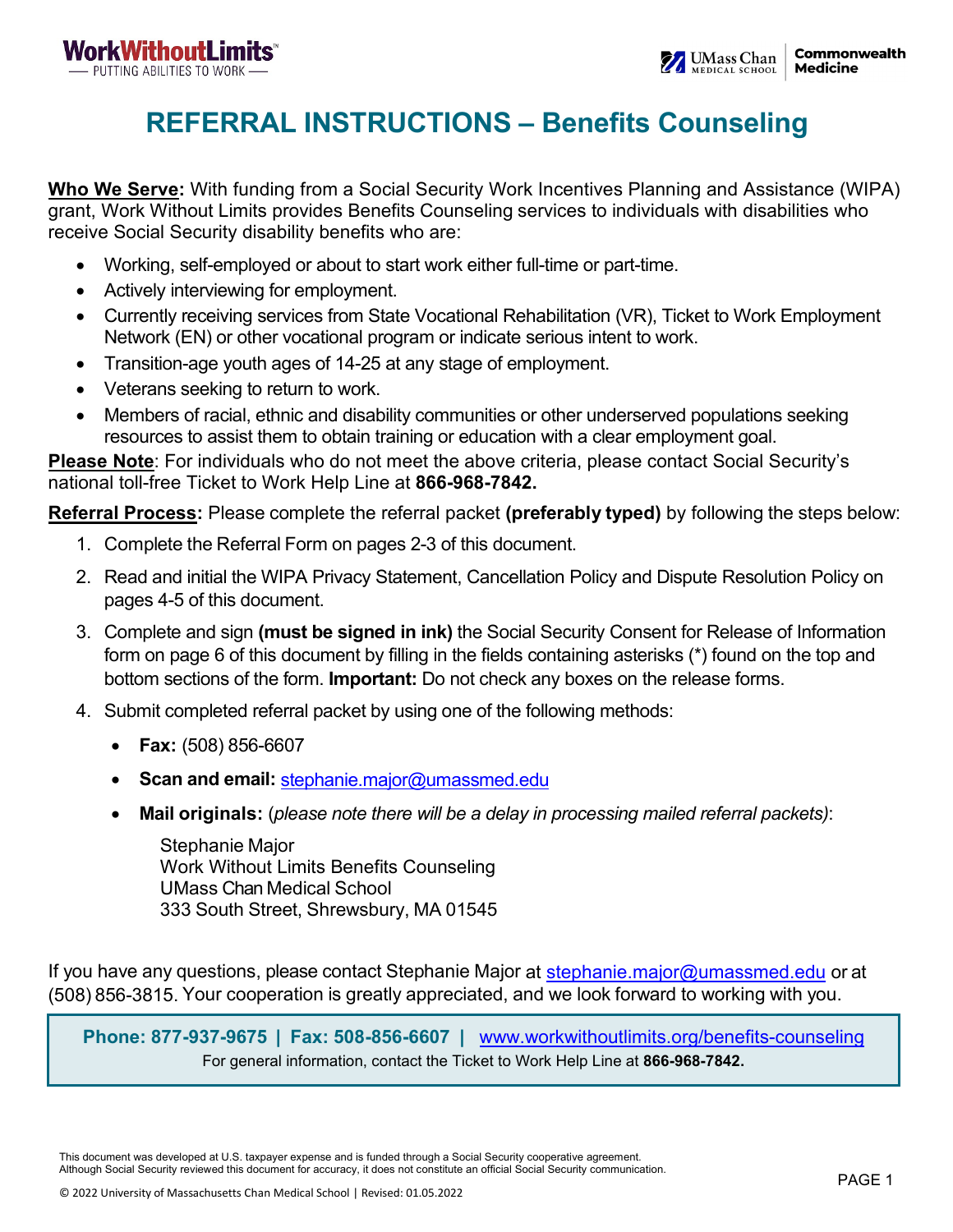

# **REFERRAL FORM – Benefits Counseling** (page 1 of 2)

### **Referring Counselor Information**

| <b>Beneficiary Information</b>                                                                               |  |  |  |                                                                                                                |  |
|--------------------------------------------------------------------------------------------------------------|--|--|--|----------------------------------------------------------------------------------------------------------------|--|
|                                                                                                              |  |  |  |                                                                                                                |  |
|                                                                                                              |  |  |  |                                                                                                                |  |
|                                                                                                              |  |  |  |                                                                                                                |  |
|                                                                                                              |  |  |  |                                                                                                                |  |
| <b>Other Main Contact Information (If Applicable)</b>                                                        |  |  |  |                                                                                                                |  |
| First Name: _____________________________Last Name: ____________________________                             |  |  |  |                                                                                                                |  |
|                                                                                                              |  |  |  |                                                                                                                |  |
|                                                                                                              |  |  |  |                                                                                                                |  |
| <b>Employment Situation (Required)</b>                                                                       |  |  |  |                                                                                                                |  |
| □ Currently Employed □ Currently Self-Employed                                                               |  |  |  |                                                                                                                |  |
| □ Full-time □ Part-time Gross Monthly Earnings: \$                                                           |  |  |  |                                                                                                                |  |
|                                                                                                              |  |  |  | $\Box$ Pending job offer, promotion or interview $\Box$ Actively seeking employment $\Box$ Thinking about work |  |
| <b>Reason for Referral (Check all that apply)</b>                                                            |  |  |  |                                                                                                                |  |
| $\Box$ Quitting job due to impact on benefits $\Box$ Notice of an overpayment $\Box$ Health insurance issues |  |  |  |                                                                                                                |  |
|                                                                                                              |  |  |  |                                                                                                                |  |
| <b>Meeting Preferences (Check all that apply)</b>                                                            |  |  |  |                                                                                                                |  |
| $\Box$ Coordinate meeting with Referring Counselor                                                           |  |  |  |                                                                                                                |  |
| Coordinate meeting with Other Main Contact                                                                   |  |  |  |                                                                                                                |  |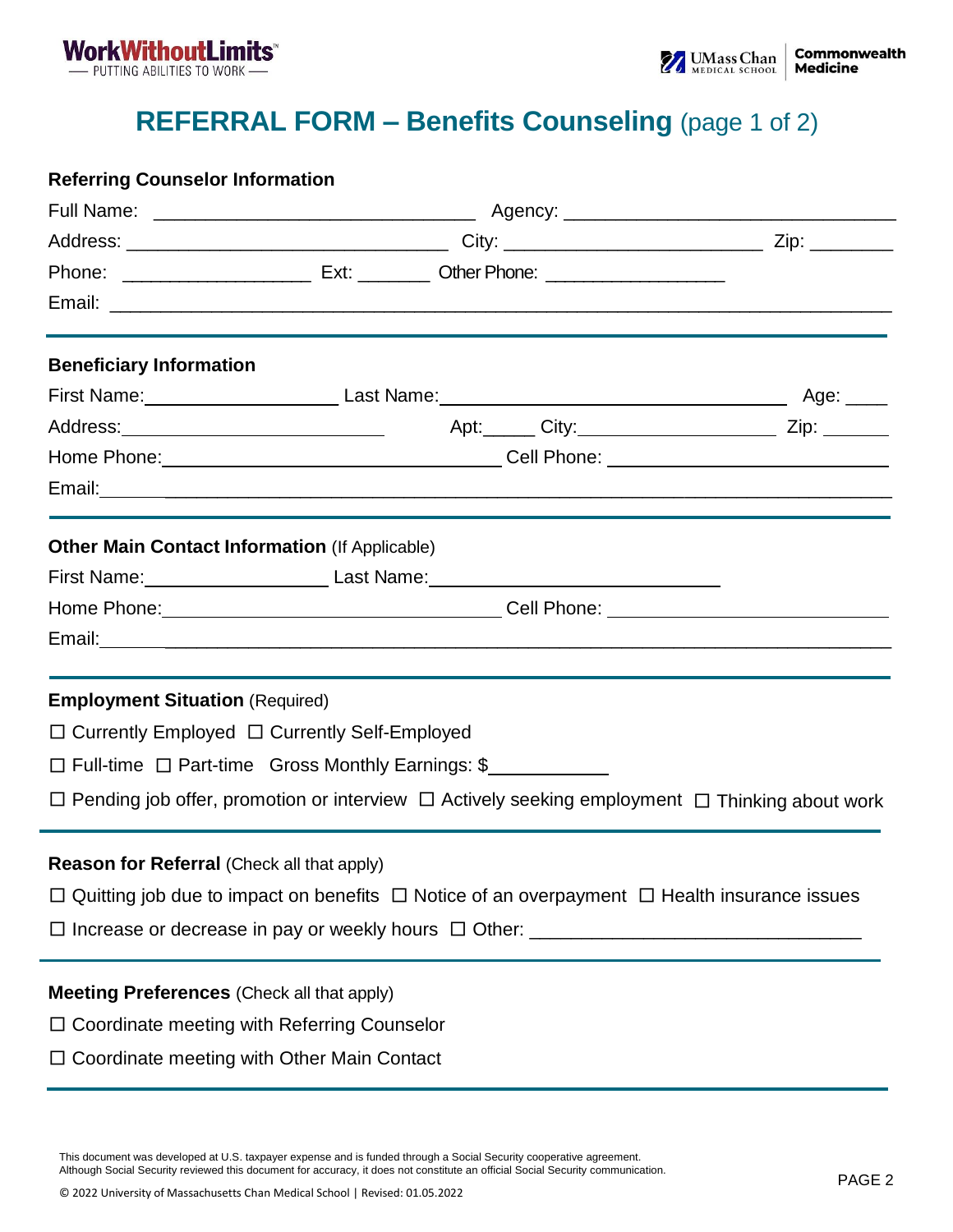

**Accommodations Needed for Meeting** (Check all that apply)

# **REFERRAL FORM – Benefits Counseling** (page 2 of 2)

| $\Box$ ASL Interpreter $\Box$ CDI Interpreter $\Box$ CART Reporter                                                                                  |  |  |  |  |
|-----------------------------------------------------------------------------------------------------------------------------------------------------|--|--|--|--|
|                                                                                                                                                     |  |  |  |  |
| <b>Currently Receiving Services From (Check all that apply)</b>                                                                                     |  |  |  |  |
| <b>Benefit Information</b> (Check all that apply)<br>$\Box$ SSI $\Box$ SSD $\Box$ Medicaid $\Box$ Medicare $\Box$ Public Housing $\Box$ Food Stamps |  |  |  |  |
|                                                                                                                                                     |  |  |  |  |
| <b>Demographic Information</b> (Check all that apply)                                                                                               |  |  |  |  |
| ■ Veteran                                                                                                                                           |  |  |  |  |
| $\Box$ Transition Age Youth (ages 14 – 25)                                                                                                          |  |  |  |  |

- □ Disability: Choose One
- □ Race/Ethnicity: Choose One

### **Additional Remarks or Comments**

**Phone: 877-937-9675 | Fax: 508-856-6607 |** [www.workwithoutlimits.org/benefits-counseling](https://workwithoutlimits.org/benefits-counseling/) For general information, contact the Ticket to Work Help Line at **866-968-7842.**

\_\_\_\_\_\_\_\_\_\_\_\_\_\_\_\_\_\_\_\_\_\_\_\_\_\_\_\_\_\_\_\_\_\_\_\_\_\_\_\_\_\_\_\_\_\_\_\_\_\_\_\_\_\_\_\_\_\_\_\_\_\_\_\_\_\_\_\_\_\_\_\_\_\_\_\_\_\_\_\_\_\_ \_\_\_\_\_\_\_\_\_\_\_\_\_\_\_\_\_\_\_\_\_\_\_\_\_\_\_\_\_\_\_\_\_\_\_\_\_\_\_\_\_\_\_\_\_\_\_\_\_\_\_\_\_\_\_\_\_\_\_\_\_\_\_\_\_\_\_\_\_\_\_\_\_\_\_\_\_\_\_\_\_\_ \_\_\_\_\_\_\_\_\_\_\_\_\_\_\_\_\_\_\_\_\_\_\_\_\_\_\_\_\_\_\_\_\_\_\_\_\_\_\_\_\_\_\_\_\_\_\_\_\_\_\_\_\_\_\_\_\_\_\_\_\_\_\_\_\_\_\_\_\_\_\_\_\_\_\_\_\_\_\_\_\_\_ \_\_\_\_\_\_\_\_\_\_\_\_\_\_\_\_\_\_\_\_\_\_\_\_\_\_\_\_\_\_\_\_\_\_\_\_\_\_\_\_\_\_\_\_\_\_\_\_\_\_\_\_\_\_\_\_\_\_\_\_\_\_\_\_\_\_\_\_\_\_\_\_\_\_\_\_\_\_\_\_\_\_ \_\_\_\_\_\_\_\_\_\_\_\_\_\_\_\_\_\_\_\_\_\_\_\_\_\_\_\_\_\_\_\_\_\_\_\_\_\_\_\_\_\_\_\_\_\_\_\_\_\_\_\_\_\_\_\_\_\_\_\_\_\_\_\_\_\_\_\_\_\_\_\_\_\_\_\_\_\_\_\_\_\_ \_\_\_\_\_\_\_\_\_\_\_\_\_\_\_\_\_\_\_\_\_\_\_\_\_\_\_\_\_\_\_\_\_\_\_\_\_\_\_\_\_\_\_\_\_\_\_\_\_\_\_\_\_\_\_\_\_\_\_\_\_\_\_\_\_\_\_\_\_\_\_\_\_\_\_\_\_\_\_\_\_\_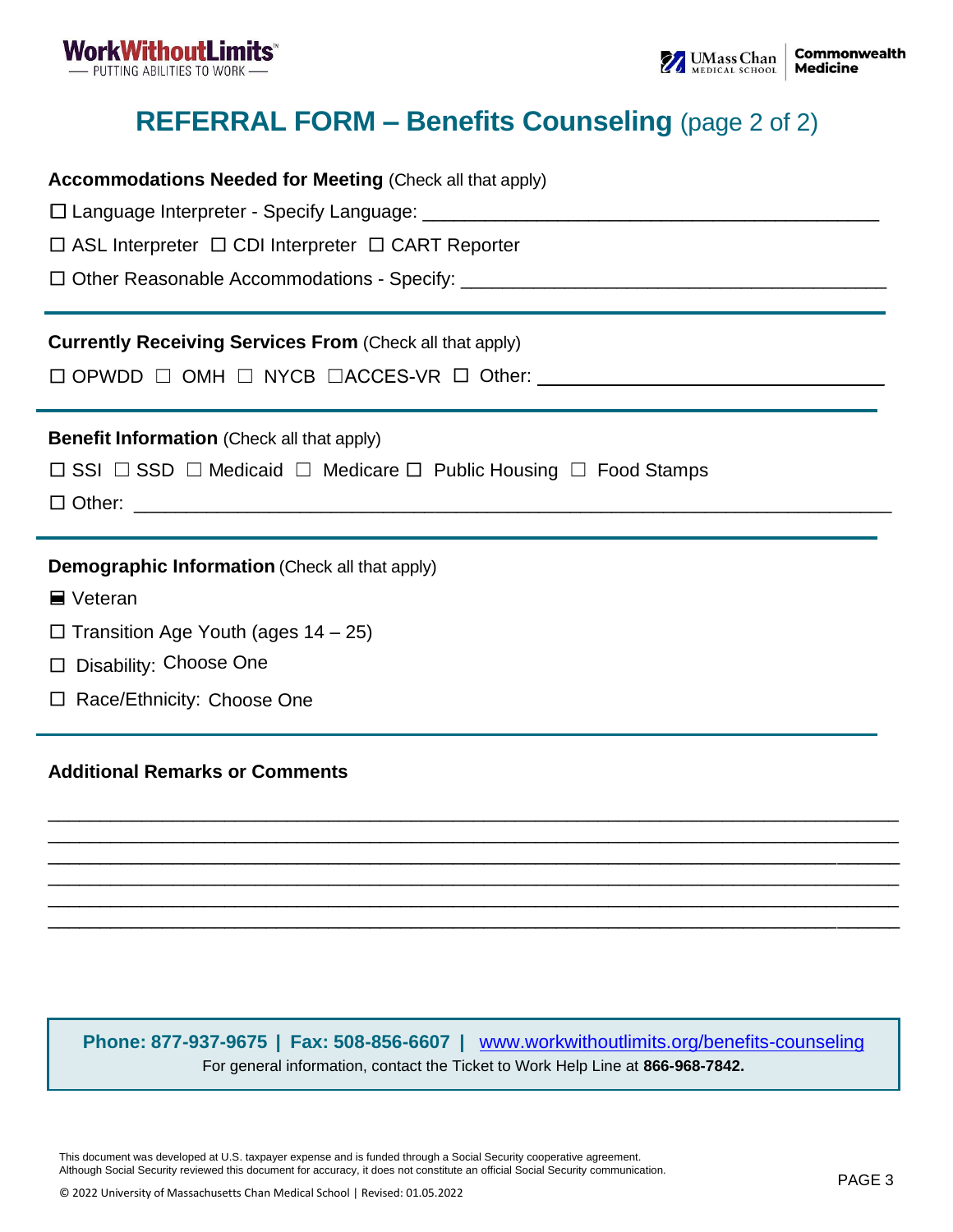## **WIPA Privacy Act Statement**

Section 1148 of the Social Security Act, as amended, authorizes us to collect this information to support the WIPA program. We will use the information you provide to determine if you qualify for the WIPA program. We will also share the information with a certified Community Work Incentive Coordinator, working for the WIPA program.

Furnishing us this information is voluntary. However, failing to provide us with all or part the requested information may limit your ability to participate in the WIPA program.

Social Security will be collecting information from the WIPA program including the names and Social Security Numbers of the beneficiaries they serve, so Social Security can evaluate the success of the WIPA program and can determine how to best meet beneficiaries' needs.

Any information reported as part of the WIPA program will not become part of your Social Security record. The information will not be reported to the Social Security office that makes eligibility determinations. You are responsible for reporting income or changes in your status to the Social Security office.

We rarely use the information for any other purpose other than the WIPA program. However, we may use it for the administration and integrity of our programs. We may disclose the information to another person or to another agency in accordance with approved routine uses, including but not limited to the following:

- To comply with Federal laws requiring the release of the information from our records (e.g., to the Government Accountability Office)
- To facilitate statistical research, audit, and investigatory activities necessary to assure the integrity and improvement of our programs (e.g., to the Bureau of the Census and to private entities under contract with us)

A complete list of routine uses for the information you provide us is available in our System of Records Notice entitled Disability Insurance and Supplemental Security Income Demonstration Projects and Experiments System, 60-0218. This notice, additional information about this form, and any other information regarding our systems and programs are available on-line at www.socialsecurity.gov or at your local Social Security office.

Initials: \_\_\_\_\_\_\_\_\_\_

Date: \_\_\_\_\_\_\_\_\_\_\_\_

**Phone: 877-937-9675 | Fax: 508-856-6607 |** [www.workwithoutlimits.org/benefits-counseling](https://workwithoutlimits.org/benefits-counseling/) For general information, contact the Ticket to Work Help Line at **866-968-7842.**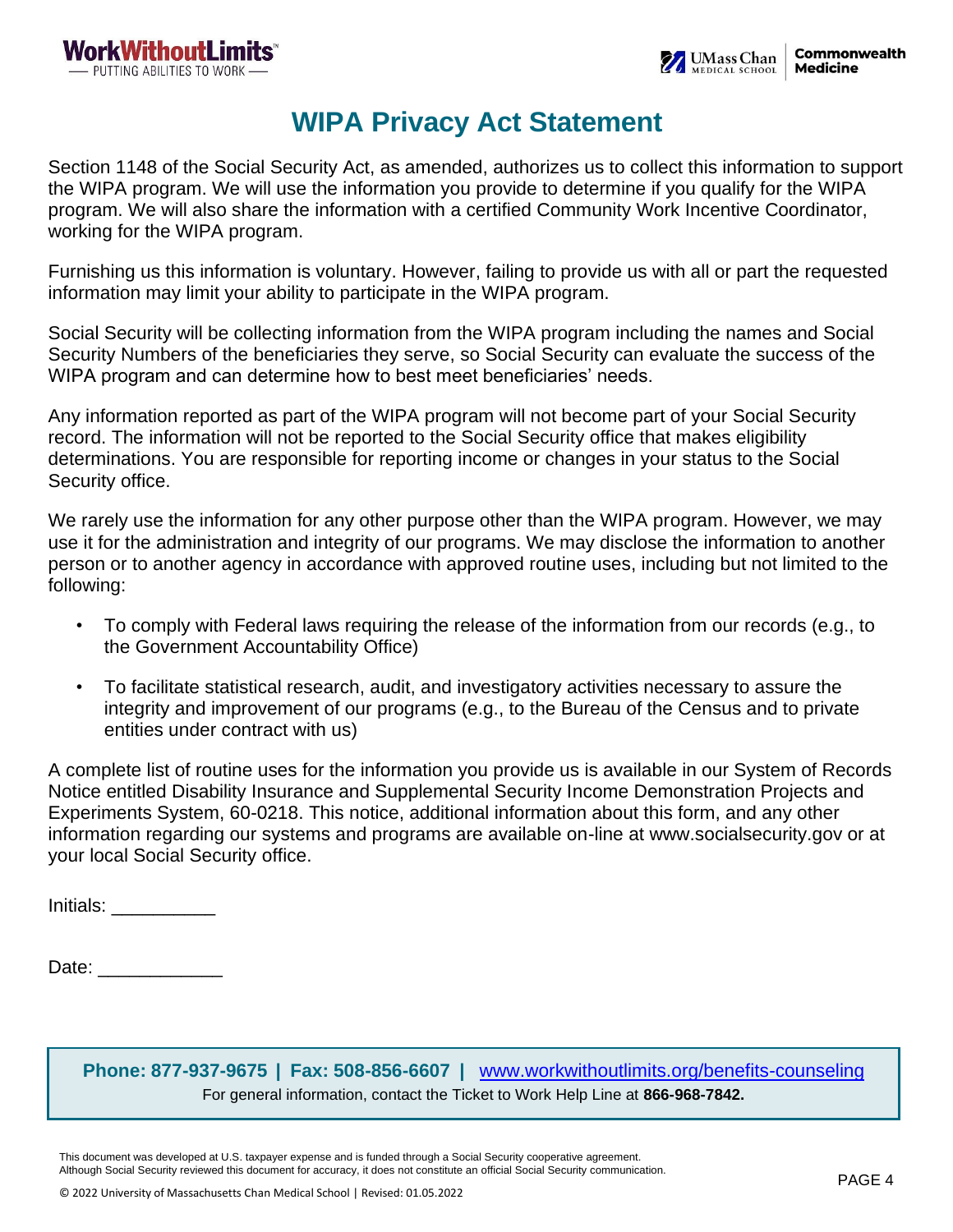

# **Cancellation Policy**

If you need to cancel your appointment, please provide your benefits counselor with 24- hour notice. If cancelled a second time, your benefits counselor will contact the person who referred you to Work Without Limits Benefits Counseling, if applicable and a letter will also be sent to both you and that person. Thank you for your cooperation.

Initials: \_\_\_\_\_\_\_\_\_\_

Date:

# **Dispute Resolution Policy**

The Work Without Limits Benefits Counseling Team is committed to providing prompt and professional services. We take all concerns and complaints seriously. In the event an individual or a referring counselor is dissatisfied with our services, please follow the Dispute Resolution Process listed below.

- 1) Submit a written complaint or concern to Kathy Petkauskos, Director of Work Without Limits at [kathy.petkauskos@umassmed.edu](mailto:kathy.petkauskos@umassmed.edu) or to her attention at 333 South Street, Shrewsbury, MA 01545 or call 508-856-3897.
- 2) If still dissatisfied, contact the Protection and Advocacy for Beneficiaries of Social Security (PABSS) Program.
	- In New York contact Disability Rights New York located at 725 Broadway, Suite 450 Albany, NY 12207-500 or by calling toll-free 1-800-993-8982 or by email at [mail@drny.org.](mailto:mail@drny.org)

Initials: \_\_\_\_\_\_\_\_\_\_

Date:  $\Box$ 

**Phone: 877-937-9675 | Fax: 508-856-6607 |** [www.workwithoutlimits.org/benefits-counseling](https://workwithoutlimits.org/benefits-counseling/) For general information, contact the Ticket to Work Help Line at **866-968-7842.**